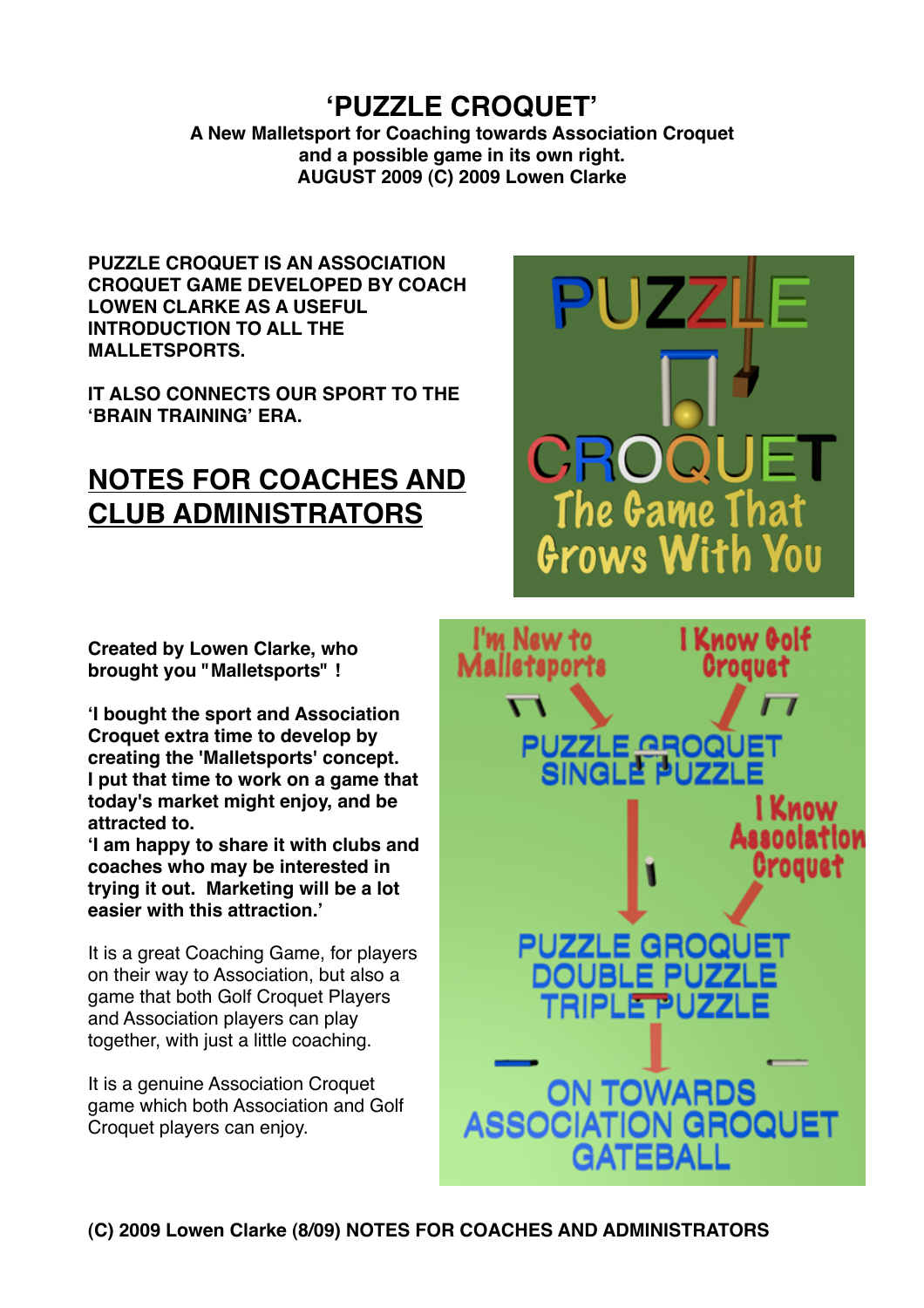# **PUZZLE CROQUET = ASSOCIATION + CONTACT + SINGLE HOOP CONTEST 
= ASSOCIATION - FIRST ROQUET - BREAKS**

# **PUZZLE CROQUET = GOLF + CROQUET SHOTS + ASSOC 6 SHOT SEQUENCE**

## **IT'S A COMPLETE COACHING SYSTEM AND A NEW MALLETSPORT**

In this booklet, I want to suggest what some of the points about the Puzzle Croquet Coaching System, and about Puzzle Croquet as a game.

It is early days yet, and I really hope for feedback and workshops with other coaches and administrators on the use of it. I will update this booklet as time goes by.

As far as possible, I will try to work with those Coaches who want to use the system and help them to a standard of understanding.

**Once the game developed as Association Croquet without the roquet or breaks, (or as Association with Contact and Contests), some aspects like Housekeeping and keeping it at various levels of expectation became apparent. So, around the core of the game, there are a few added aspects. Some of them are already known to Golf Croquet players.**

#### **Aspects of the Puzzle Croquet Coaching System Aspects of Puzzle Croquet as a Game**

The system is based on the latest educational insights : experiential, group and peer learning, co-operative learning, discovery driven, and problem solving. It is completely up to date with modern thinking of coaching, and learning.

These concepts may seem new to coaches :

Getting people to play some two ball shots in the first few minutes of being introduced to croquet Croquet as Football Croquet as Puzzle Using Posts instead of hoops Rush as ʻTransport' Group work Alternate Shots Draws Stencils to get the two ball shot up and away. Degrees of difficulty Housekeeping Puzzle Croquet creates no feelings of incompetence or exclusion Puzzle Croquet ensures equal activity Puzzle Croquet is friendly Puzzle Croquet can allow people to develop Puzzle Croquet allows players of different skills and experience levels to compete - as it has a very good Equalisation method. A Game of Puzzle Croquet for beginners is probably good at 6 hoops and may take 30 to minutes. A highly contested game may go to 50 minutes. Players may then want more

contest hoops in games in due course. 12 hoops is a longer length of game.

## **(C) 2009 Lowen Clarke (8/09) NOTES FOR COACHES AND ADMINISTRATORS**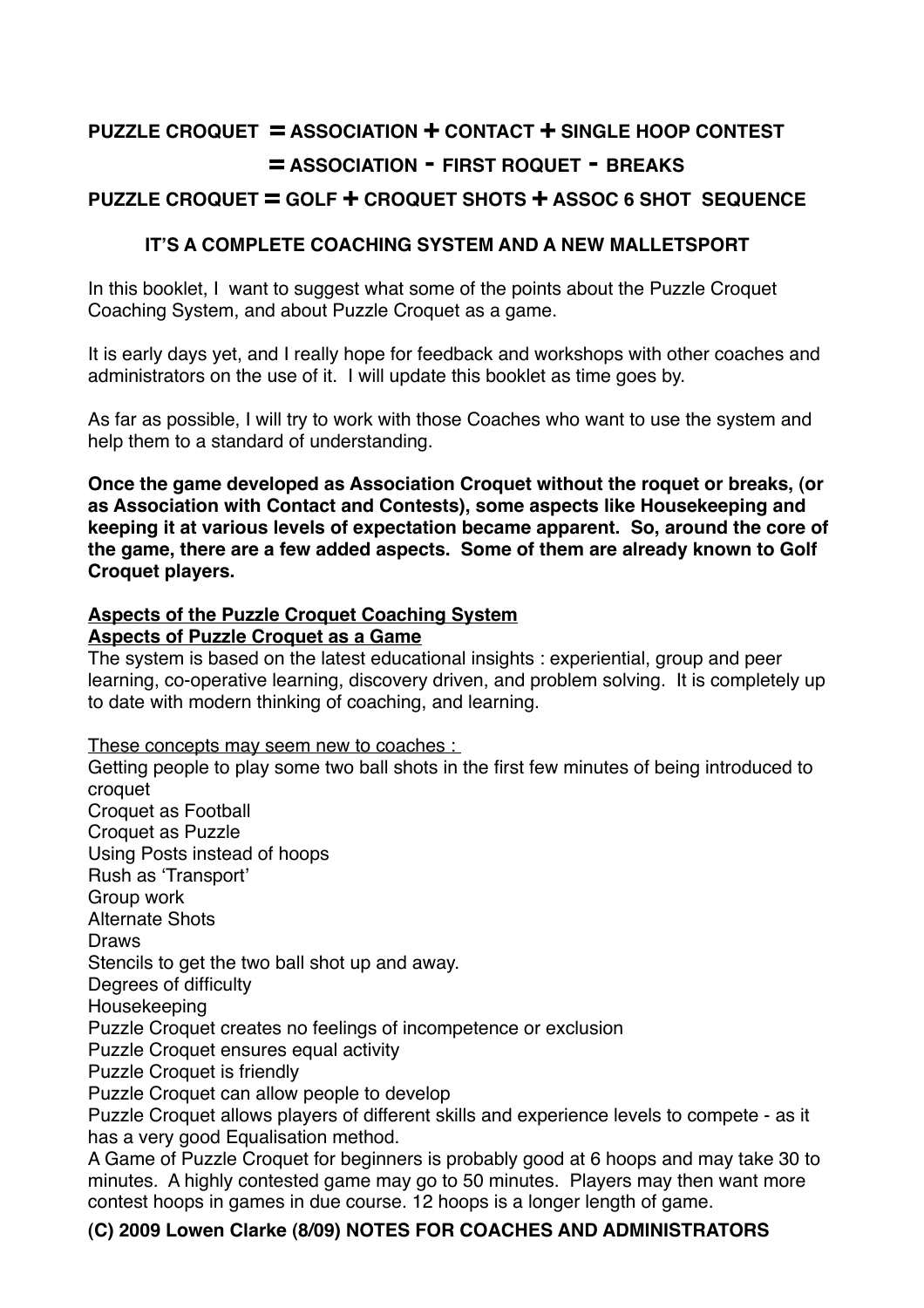Puzzle Croquet is designed to avoid any psychological or group dynamic problems in the sport, and avoids any of the faults of either Association or Golf.

Puzzle Croquet can attract a modern following, and participants.

Puzzle Croquet will 100% support people to then move on and play full Tournament level Association.

Puzzle Croquet can compete with the popularity of Golf, and be an enjoyable game, with some mental benefits.

### **THE NAME :**

The name ʻPuzzle Croquet' is subject to Marketing research. I am happy to hear other alternatives.

**COURT MARKING** : You might paint circles at 2 and 3 metres from the Peg, and a ʻperforated' line from Hoop One to Two, Two to Three, Three to Four and Four to One.





For a player who is new to Malletsports, I think that a program of about four sessions is enough to get them playing Puzzle Croquet, at the level of Single Puzzle, with a take off take off takeoff sequence.

I let them play around a bit, then I set up the Stencil in two shots : a corner square, and a peel.

The first session is about the game, and how it is like many other games in that the aim is to get control of a ball and find a pathway to a goal post, for us, a hoop, and stash the success away as a score - a point.

So, I set up with large football like hoops, just two of them, and then explain, and play very basic game sequences. Players play in pairs and take alternate shots. This is for a lot of groups dynamics that I won't go into here.

On the second session, I add the hoops, and gradually take away the posts.

By the end of the second sessions, they may be making the pathway to Hoop One.

I give them free time to play around with the Two Ball shots. For the moment, in any game, take off will be enough.

By the time of the 3rd and 4th lesson, they can play the full puzzle, and will understand the Housekeeping.

Gradually, over a few more sessions, with some knowledge of the croquet shots both the new and golf croquet players can learn double puzzle. But, no pressure to play it yet.

By stressing the Housekeeping rules, they will realise that they can fulfill their obligations through the two ball shot, and they take charge of what ball goes where. The advantage of putting the opponent's ball near the peg will soon become apparent. Then, they want to introduce the more sophisticated croquet shots themselves.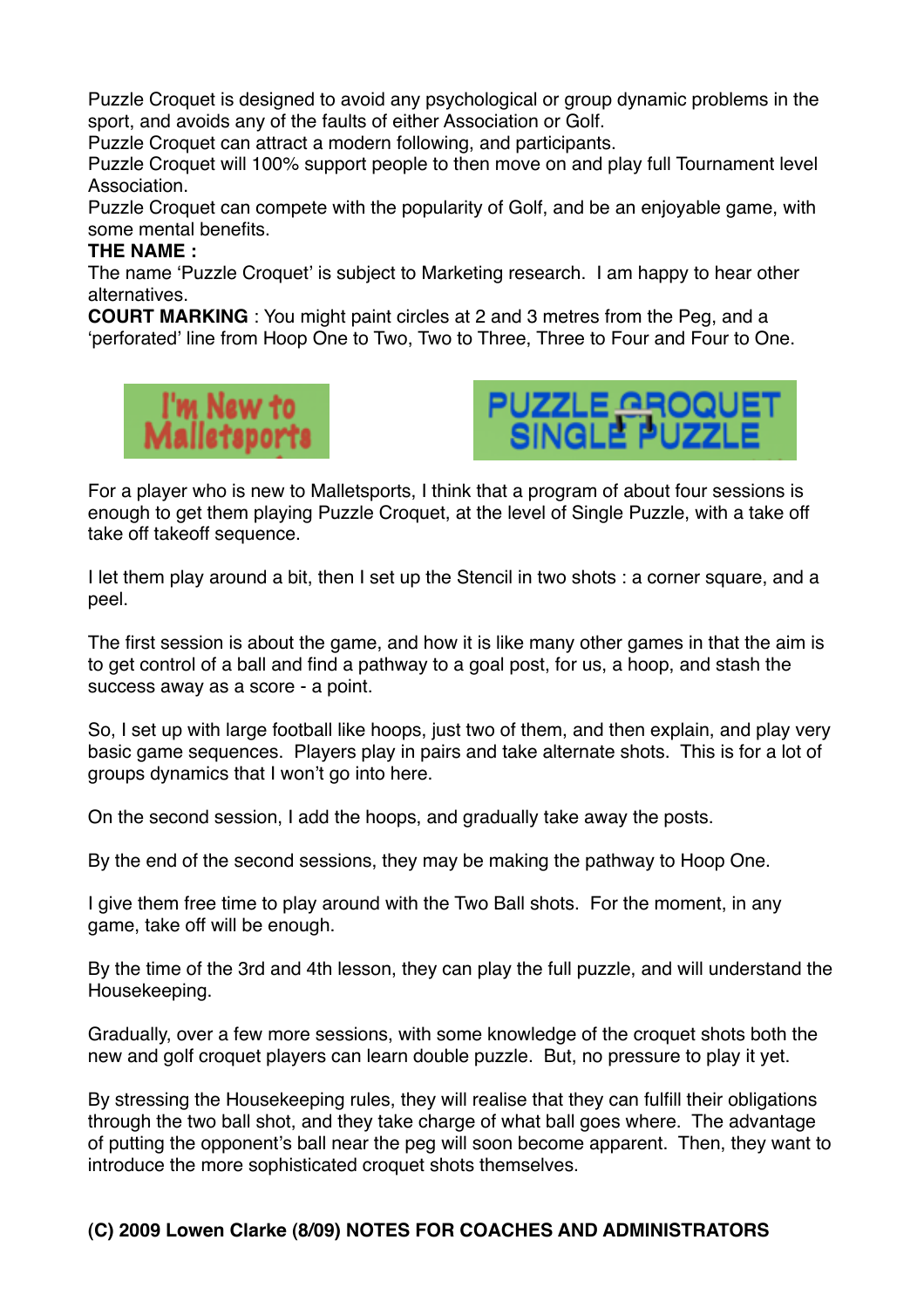



Again, the four sessions, but they will do the take offs and rushes very readily, as they have learnt touch and also do the rush as a Stun shot anyway. So they come already equipped with the shots. As far as possible, use the Golf Croquet terminology. Some Golf Croquet players do amazing take off shots effortlessly !





Association Players can learn Double Puzzle. Many existing Association Players may enjoy it enough to opt to play it as a Club Game as well.

At first, they can take it easy, and gradually be playing at levels of greater expectation.



I believe that this approach will produce capable players, who can think through the problems and challenges Association Croquet produces.

It will also produce Gateball players capable of taking up either Captaincy, or highly skilled Team Membership.